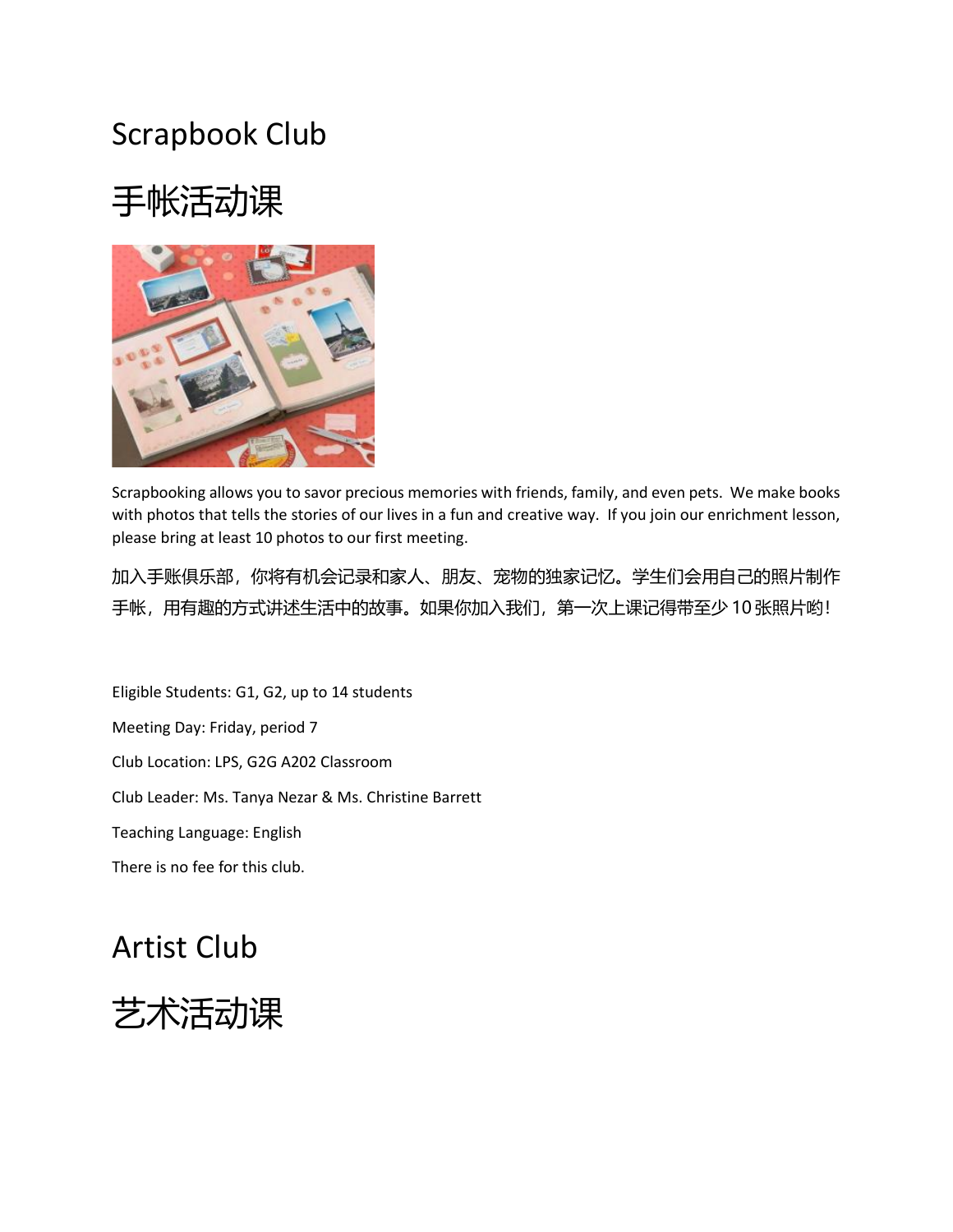

Do you aspire to become an artist? Do you know Picasso? Monet? In this club we will explore famous artist and their work, and then use them as inspiration for our own paintings and drawings.

你想成为一名艺术家吗?你知道毕加索,莫奈吗?在课上,我们将一起探索艺术家的生平并研究 他们的作品,从艺术作品中获取灵感绘画自己的作品。

Eligible Students: G1, G2, up to 14 students Meeting Day: Friday, period 7 Club Location: LPS, KY A104 Classroom Club Leader: Ms. Elin Pan & Ms. Cindy Li 李春明 Teaching Language: English There is no fee for this club.

# Paper Clay Club

# 纸黏土活动课

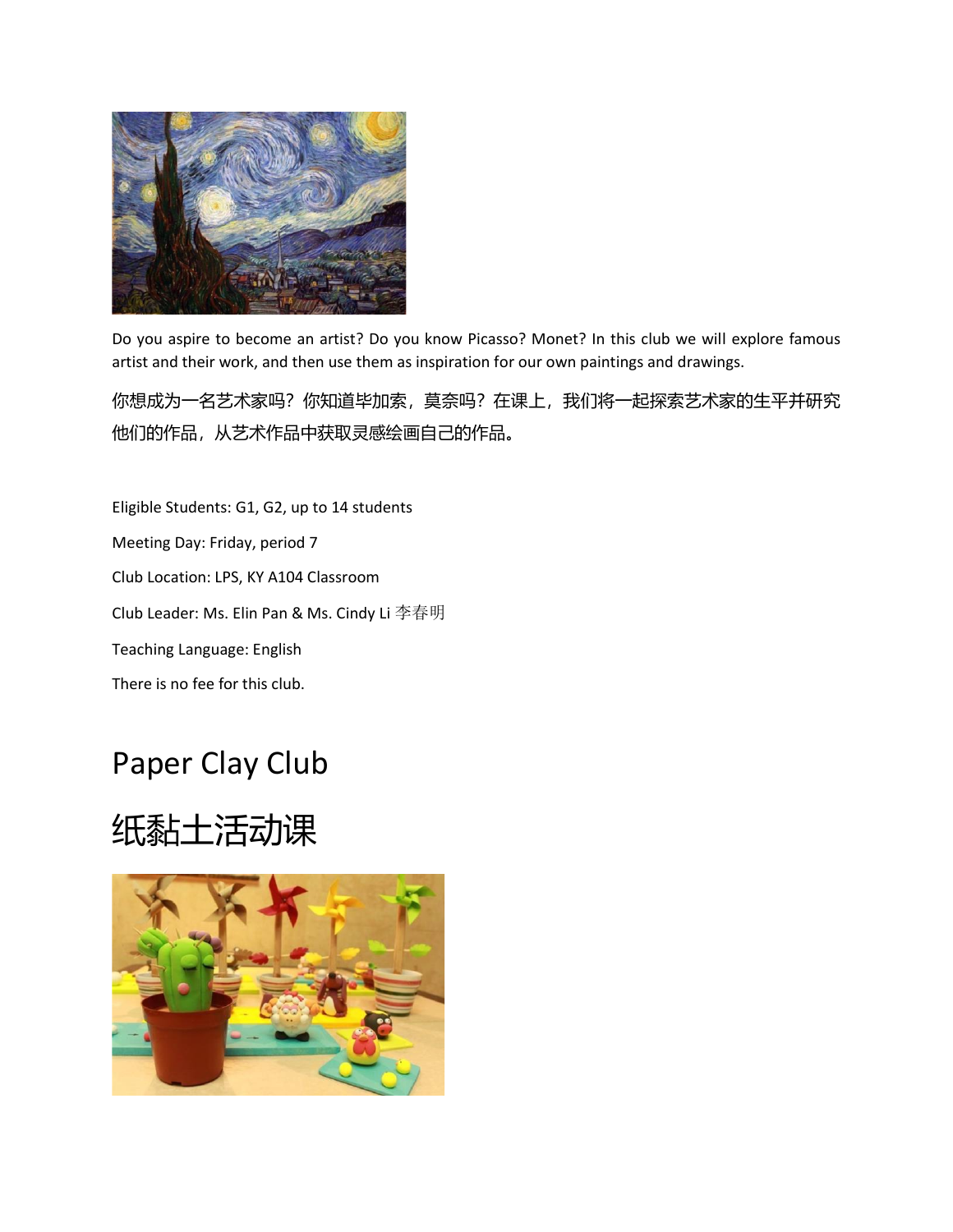In this club, students will follow the teacher to use different colored paper clay and make various creatures, cars, animals, flowers, and more. Each class, students will have 15 minutes to produce their own creations with the paper clay.

在这个俱乐部,老师会带领俱乐部成员通过使用彩色的纸黏土来制作各种手工作品,比如汽车、 动物、花朵等等。每节课,学生有 15 分钟来完成自己的黏土手工作品。

Eligible Students: K, G1, up to 14 students Meeting Day: Friday, period 7 Club Location: LPS, Art Room Club Leader: Ms. Bai Yin 白音 & Ms. Ivy Guo 郭瑞怡 Teaching Language: English & Chinese There is no fee for this club.

#### Bead Club

# 珠画活动课



Welcome to our Bead Club! Come and learn how to create pictures with beads!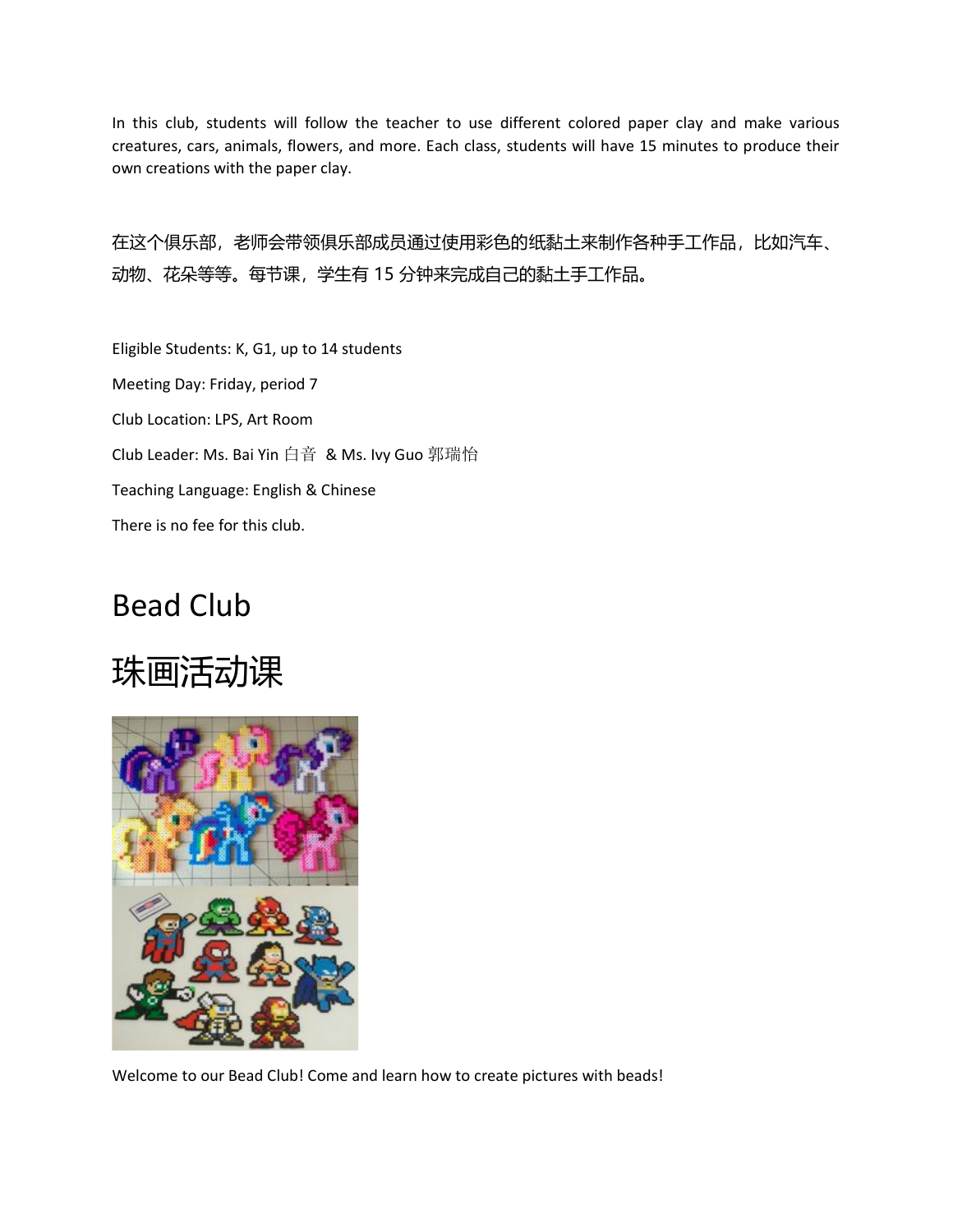#### 欢迎来到珠画俱乐部!快来学习如何用珠子作画吧!

Eligible Students: K, G1, G2 up to 14 students Meeting Day: Friday, period 7 Club Location: LPS, SEN A209 Room Club Leader: Ms. Jenny Ren 任倞宜 & Ms. Gina Song 宋高洁 Teaching Language: English & Chinese There is no fee for this club.

## Animation Club





A club which introduces stop motion to children, children will have the chance to experiment with paper before moving on to creating their own 3D small world! Click the [link](https://app.seesaw.me/#/item/item.d79bd94c-82aa-4550-a4ce-731bc95f4138/share/VrKgzo80QgGEdGE8kg6aqA) below to see the final projects that we made before!

这是一个向学生介绍定格运动动画的俱乐部。在开始创造自己的 3D 小世界之前, 学生将有机会 用纸张进行动画实验。请点[击链接,](https://app.seesaw.me/#/item/item.d79bd94c-82aa-4550-a4ce-731bc95f4138/share/VrKgzo80QgGEdGE8kg6aqA) 观赏我们之前的成果吧!

Eligible Students: K, G1, G2 up to 14 students

Meeting Day: Friday, period 7

Club Location: LPS, G1R A207 Classroom

Club Leader: Mr. Connor D. Lewis 刘康纳 & Mr. TJ Connell 唐军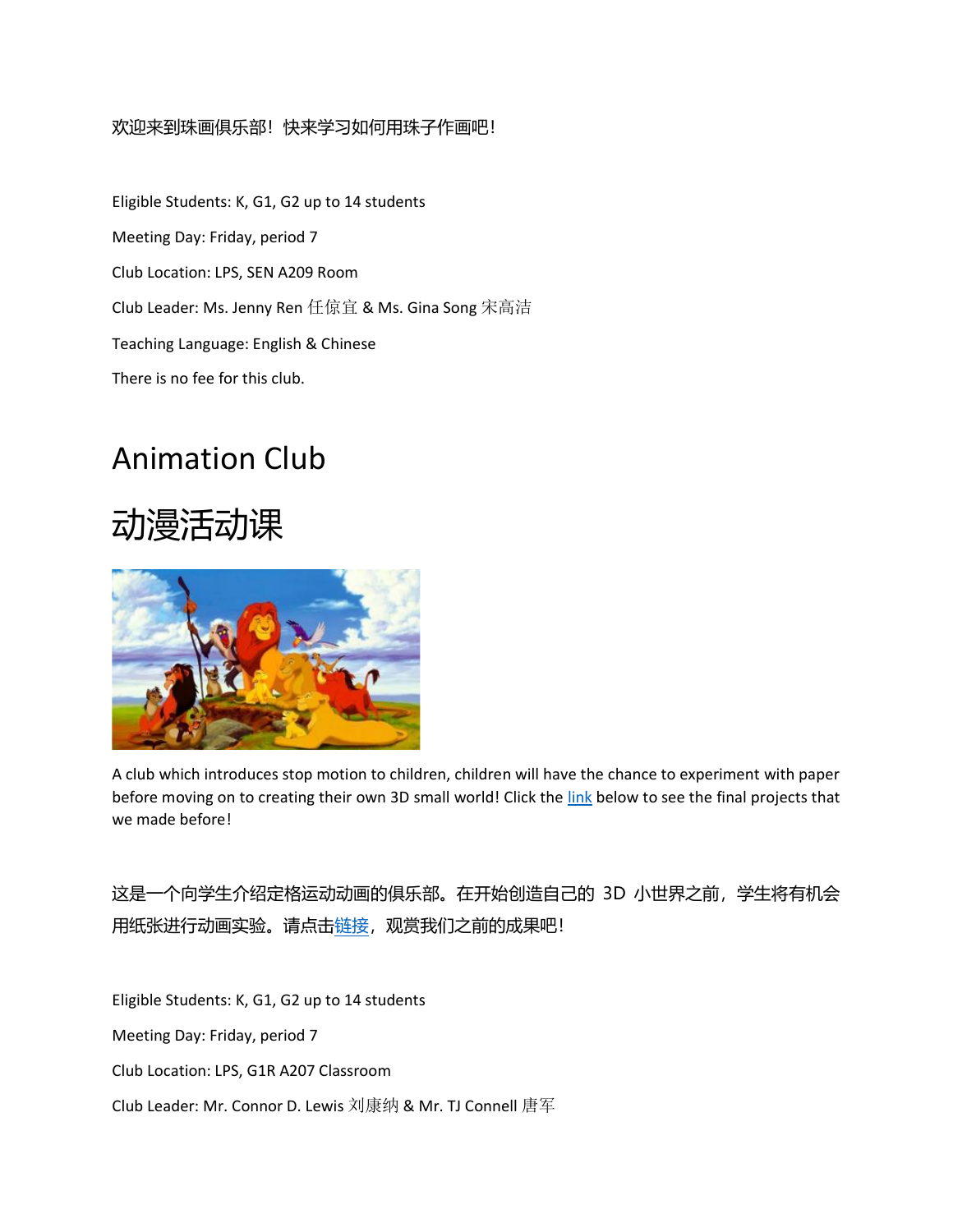Teaching Language: English & Chinese There is no fee for this club.

# Puzzle Club





Students will learn how to put puzzles together. They will exercise their fine motor and problem-solving skills to complete the different varieties of puzzles.

在这里,俱乐部成员将合作完成不同种类的拼图作品。通过这样的活动,学生的精细动作技能和 解决问题的能力将得到锻炼与提升。

Eligible Students: K, G1, G2 up to 7 students Meeting Day: Friday, period 7 Club Location: LPS, KB A106 Classroom Club Leader: Ms. Chantal Butzbach Teaching Language: English There is no fee for this club.

### Focus Training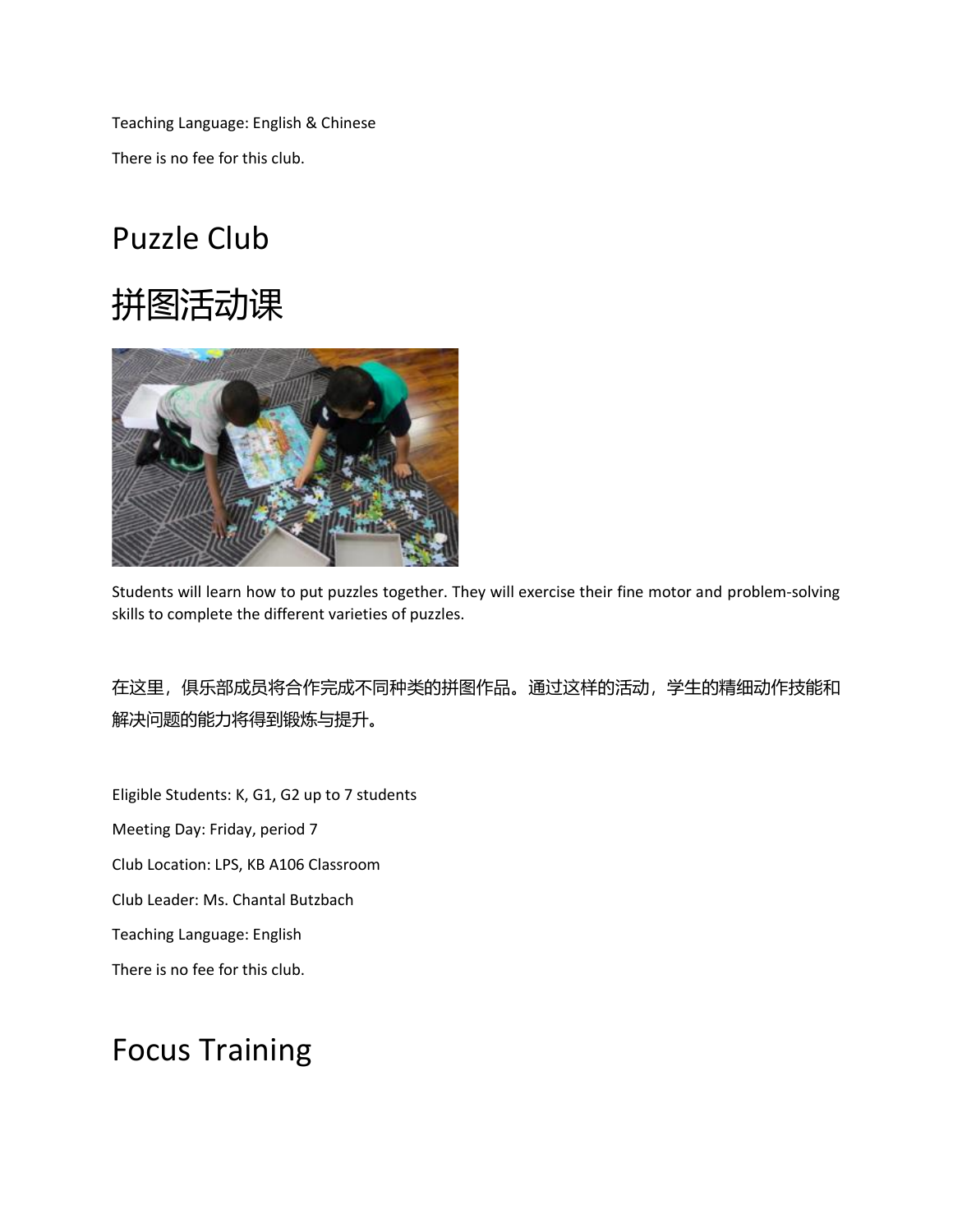# 专注力训练活动课



Make students more focus at what they are doing through games with cards, beads, meditation and Chinese traditional exercise.

#### 通过传统中国健身方法,冥想,手识卡片,意念转木珠等游戏来提高学生的专注力。

Eligible Students: G1, G2 up to 7 students Meeting Day: Friday, period 7 Club Location: LPS, 2F Main Stairs' Right Zone Club Leader: Ms. Sue Sun 孙玉姣 Teaching Language: English & Chinese There is no fee for this club.

### Green Thumbs

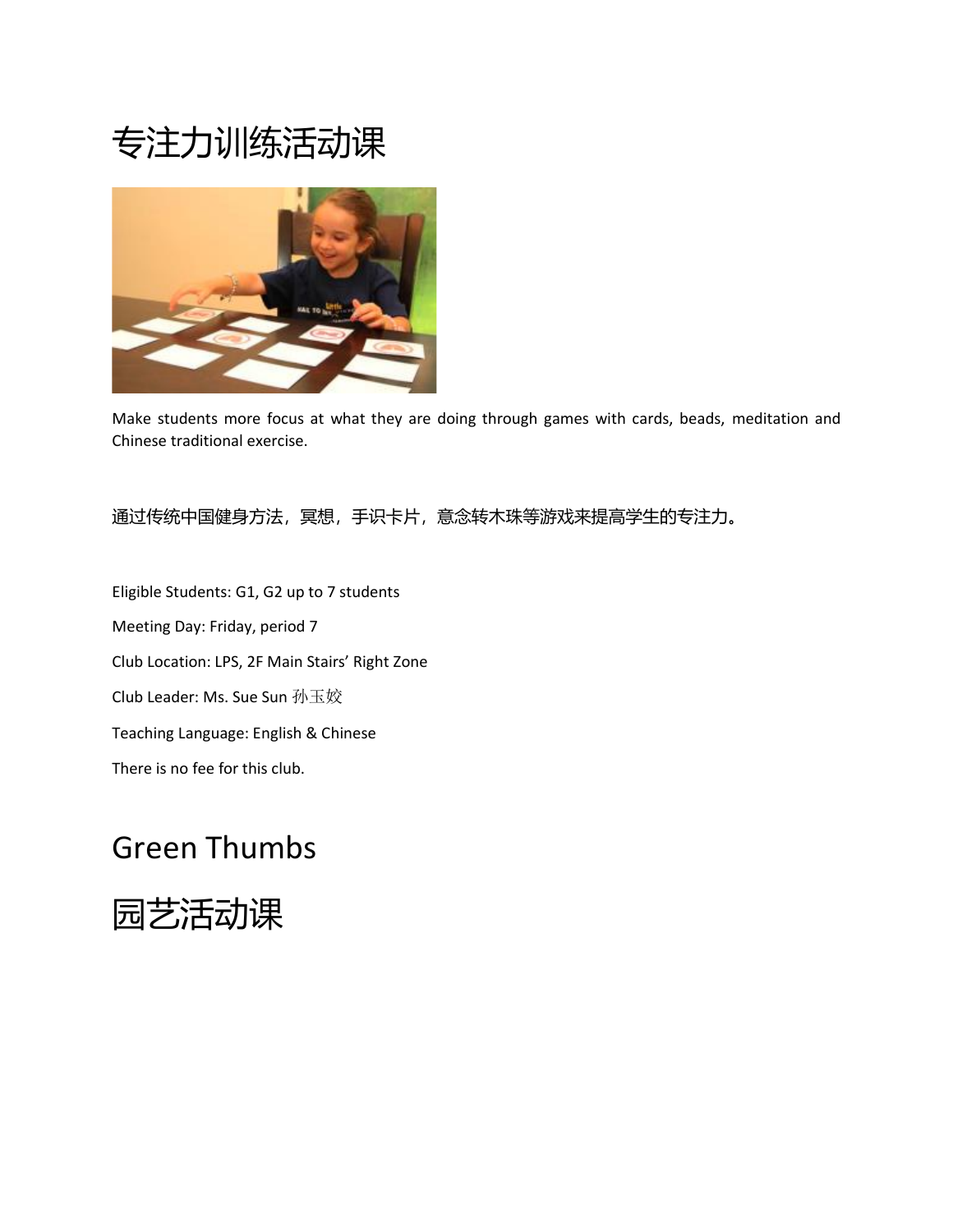

During the Spring, we will learn about how plants grow and how to take care of plants. In the garden, we will plant vegetables and flowers. We should be successful with getting some vegetables to grow and ready to eat.

春天,我们一起研究植物如何生长,学习如何爱护植物。我们也会一起在花园里种植蔬菜和花卉。 赶快来加入我们,和我们一起感受丰收的喜悦吧。

Eligible Students: K, G1, G2 up to 14 students Meeting Day: Friday, period 7 Club Location: LPS, G1B A206 Classroom & The Garden Club Leader: Mr. Zachary Ellis & Ms. Gillian Stubbings Teaching Language: English There is no fee for this club.

### Craft Club

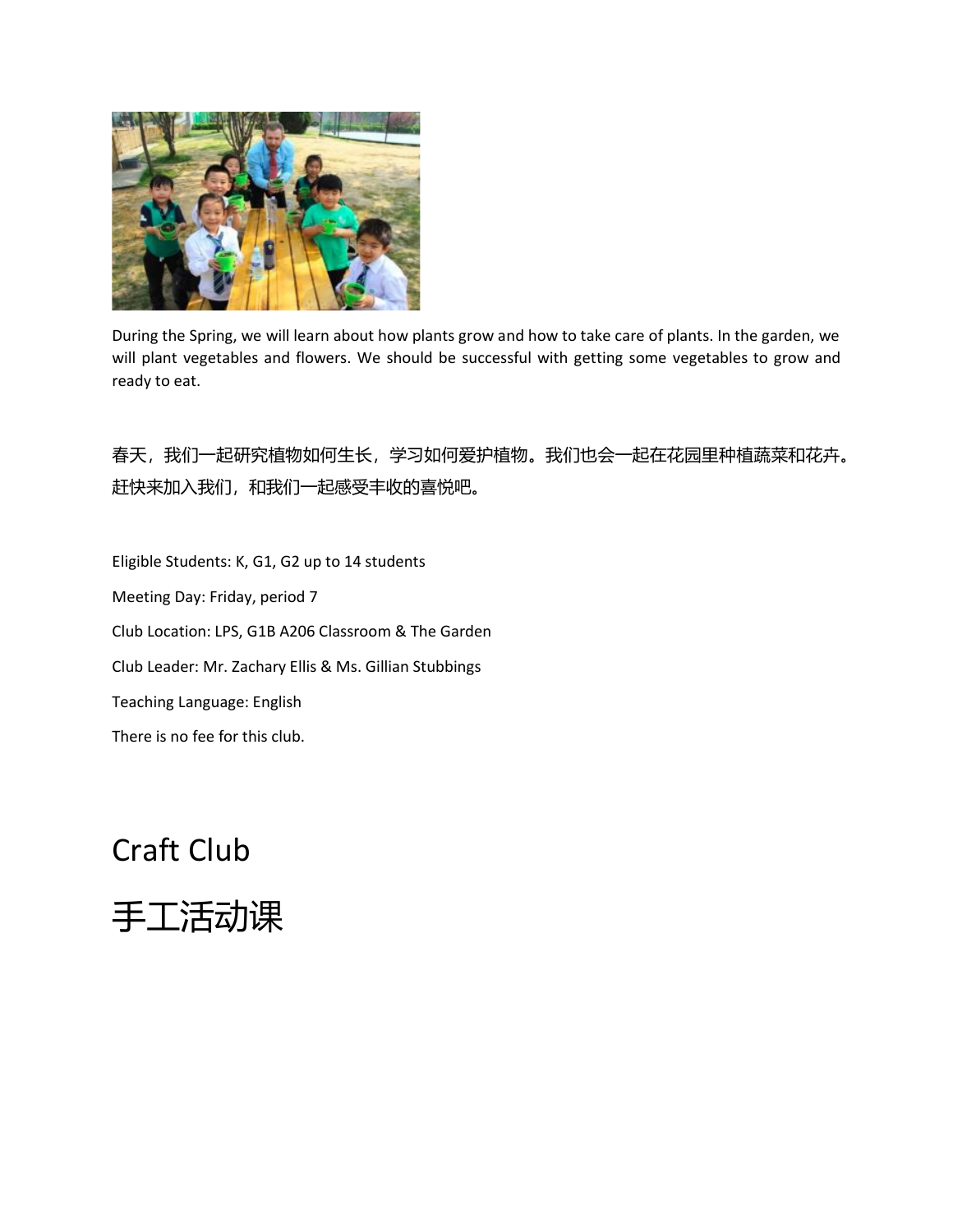

Where you will create beautiful crafts while you build confidence, feel a sense of achievement, gain new skills, and most importantly have fun!!!

在手工俱乐部,你将有机会创造和装饰美丽的工艺品,获得各项新的技能,获得成就感,最重要 的是——收获快乐!

Eligible Students: K, G1 up to 7 students

Meeting Day: Friday, period 7

Club Location: LPS, ESL A112 Room

Club Leader: Ms. Sarah Kay

Teaching Language: English

There is no fee for this club.

#### Creative Dance and Movement

创艺舞蹈运动活动课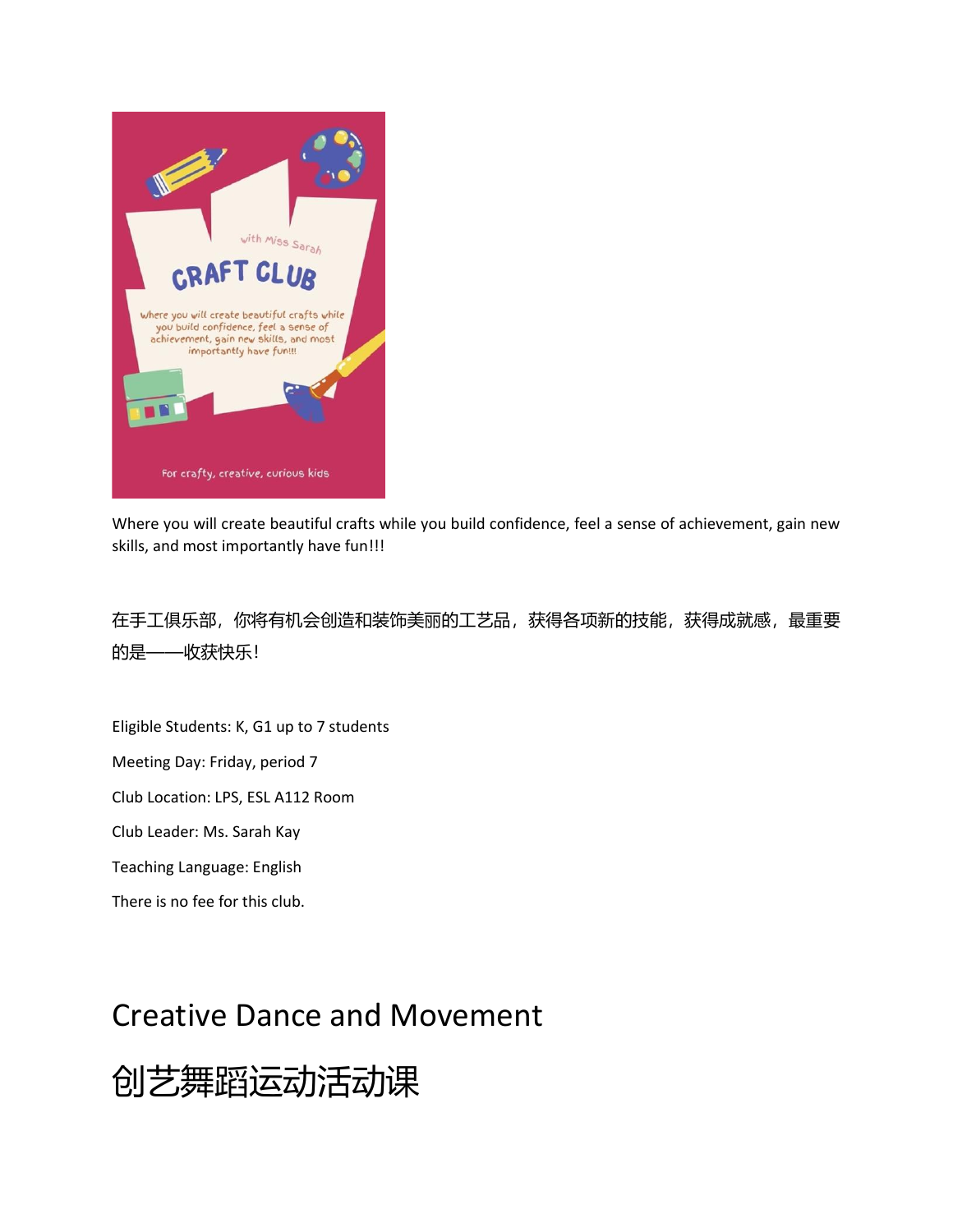

Dance is not only a form of art. It's also an excellent medium for people to express their feelings in a creative way. In our class, students will explore many different types of dances and demonstrate important concepts such as body awareness, physical development, musical awareness and confidence. These skills support academic improvement by promoting spatial intelligence, concentration, emotional intelligence and creative thinking.

舞蹈不仅仅是一种艺术形式,,它也是人们用创造性的方式表达情感的绝佳媒介。在我们的课堂上, 学生将探索不同类型的舞蹈,提升身体意识、促进体能发展、培养音乐意识和自信心。这些技能 也会通过提升空间意识、注意力、情感表达能力和创造性思维来支撑学业的发展。

Eligible Students: G1, G2 up to 14 students Meeting Day: Friday, period 7 Club Location: LPS, PE Room Club Leader: Ms. June Pan 潘琪 & Ms. Lauren Yin 尹继善 Teaching Language: English & Chinese There is no fee for this club.

## Little Author's Creative Time

小作者活动课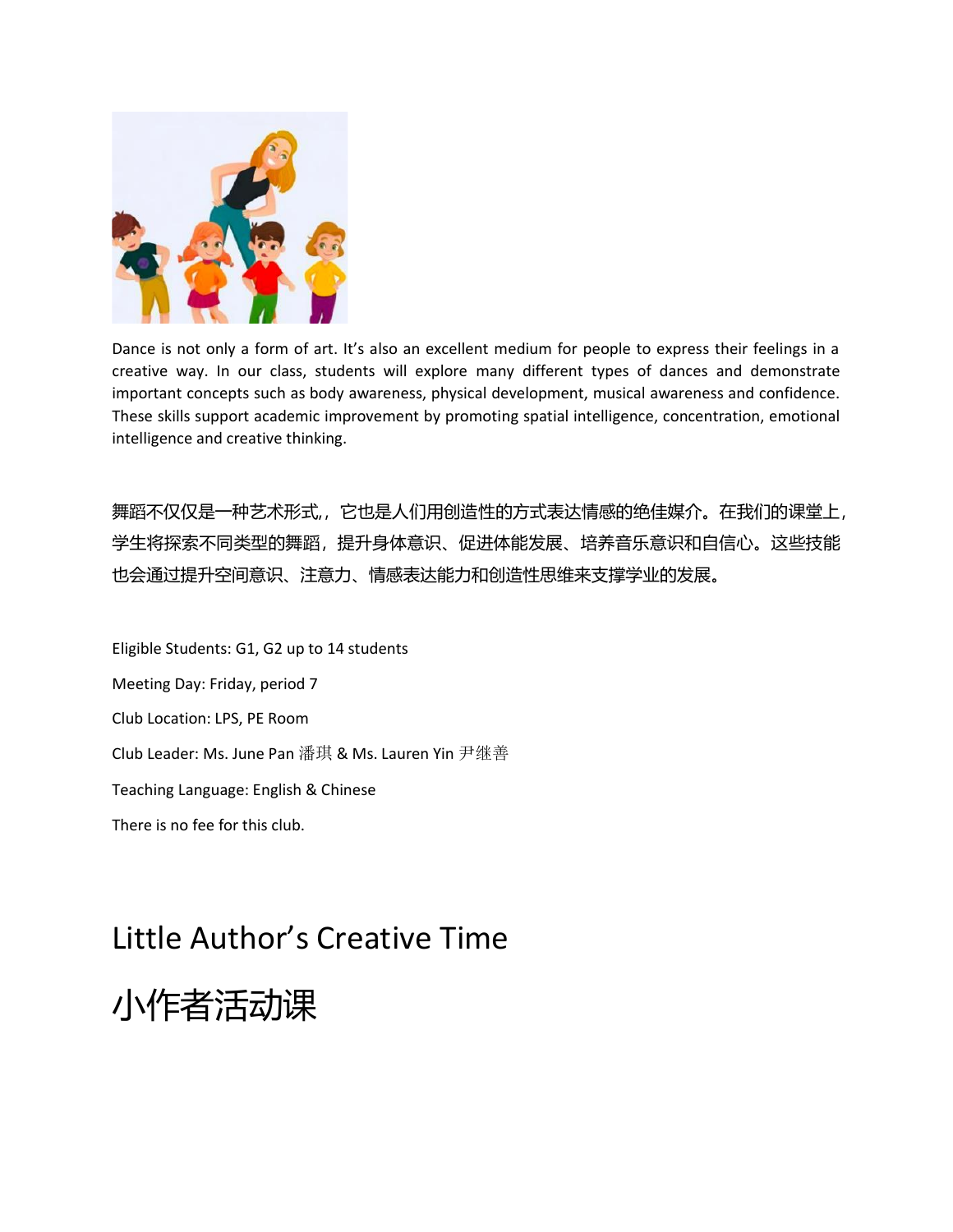

"Little Authors' Creative Time" is a club that provides you with a platform to use creativity to create your own imaginary stories. Here, imaginations are ignited, and powerful voices are encouraged. You'll have opportunities to draw, make handcrafts, and share your unique stories with the world.

小作家活动课鼓励学生们创作自己的故事。 在这里,你可以发挥你的想象,大胆的表达你的心声。 还有机会通过绘画,手工等方式,将你原创的故事与大家分享。

Eligible Students: G1, G2 up to 7 students Meeting Day: Friday, period 7 Club Location: LPS, G1G A205 Room Club Leader: Ms. Kiki Wang 王楚琦 Teaching Language: English There is no fee for this club.

# Little Engineers

小小工程师活动课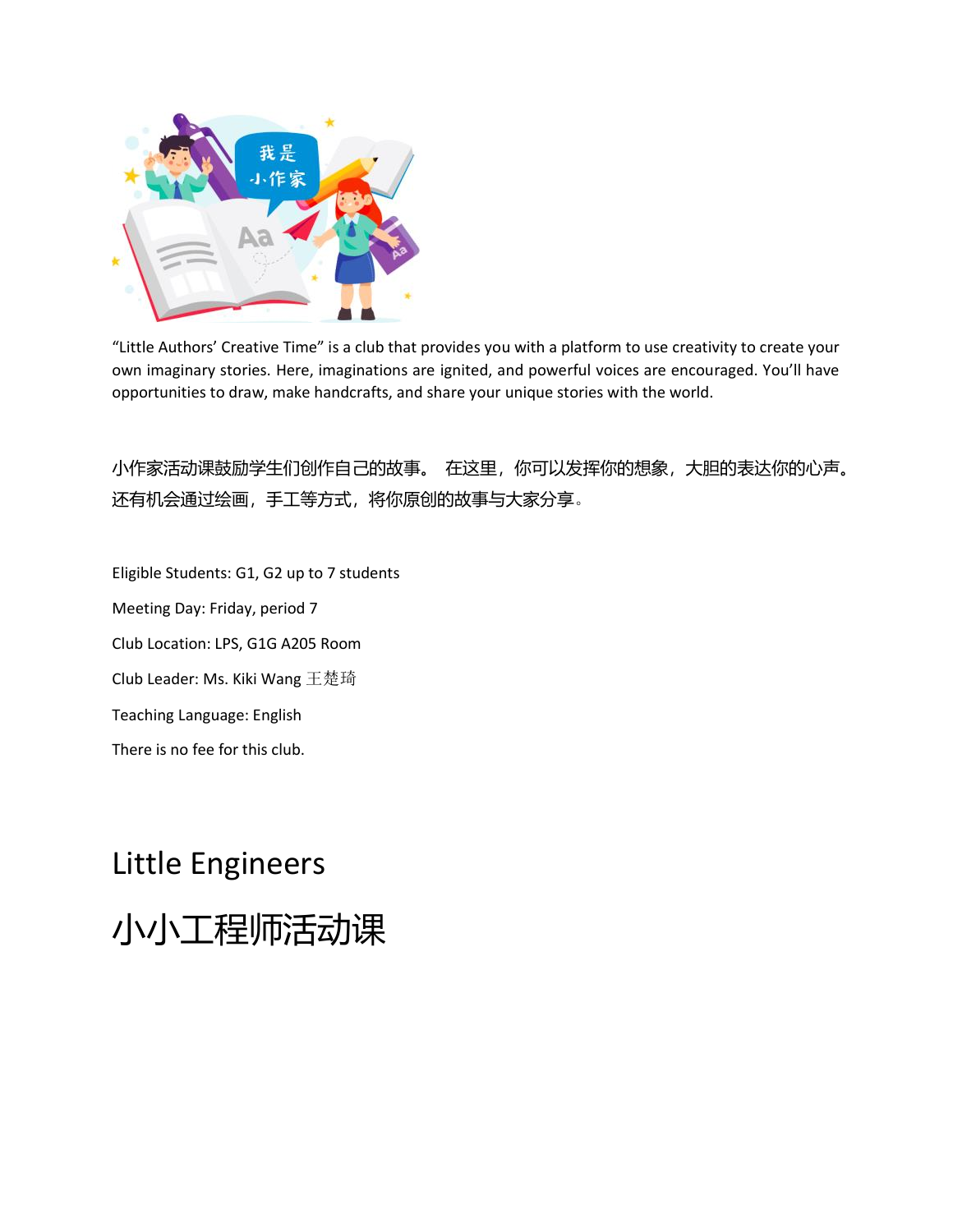

In this club, children will use engineering strategies to plan and build two structures. After the structures have been built, students will test the strength and stability of their creations and analyze their findings.

在这里,学生将学习工程建造原理,并使用原理规划建造两个建筑模型。当模型建成后,学生还 会对其进行强度和稳定性测试并分析测试结果。

Eligible Students: G1, G2 up to 14 students Meeting Day: Friday, period 7 Club Location: LPS, G1P A110 Classroom Club Leader: Ms. Thalia Ribas & Ms. Maile Agnew Teaching Language: English There is no fee for this club.

## Let' s Make more friends!

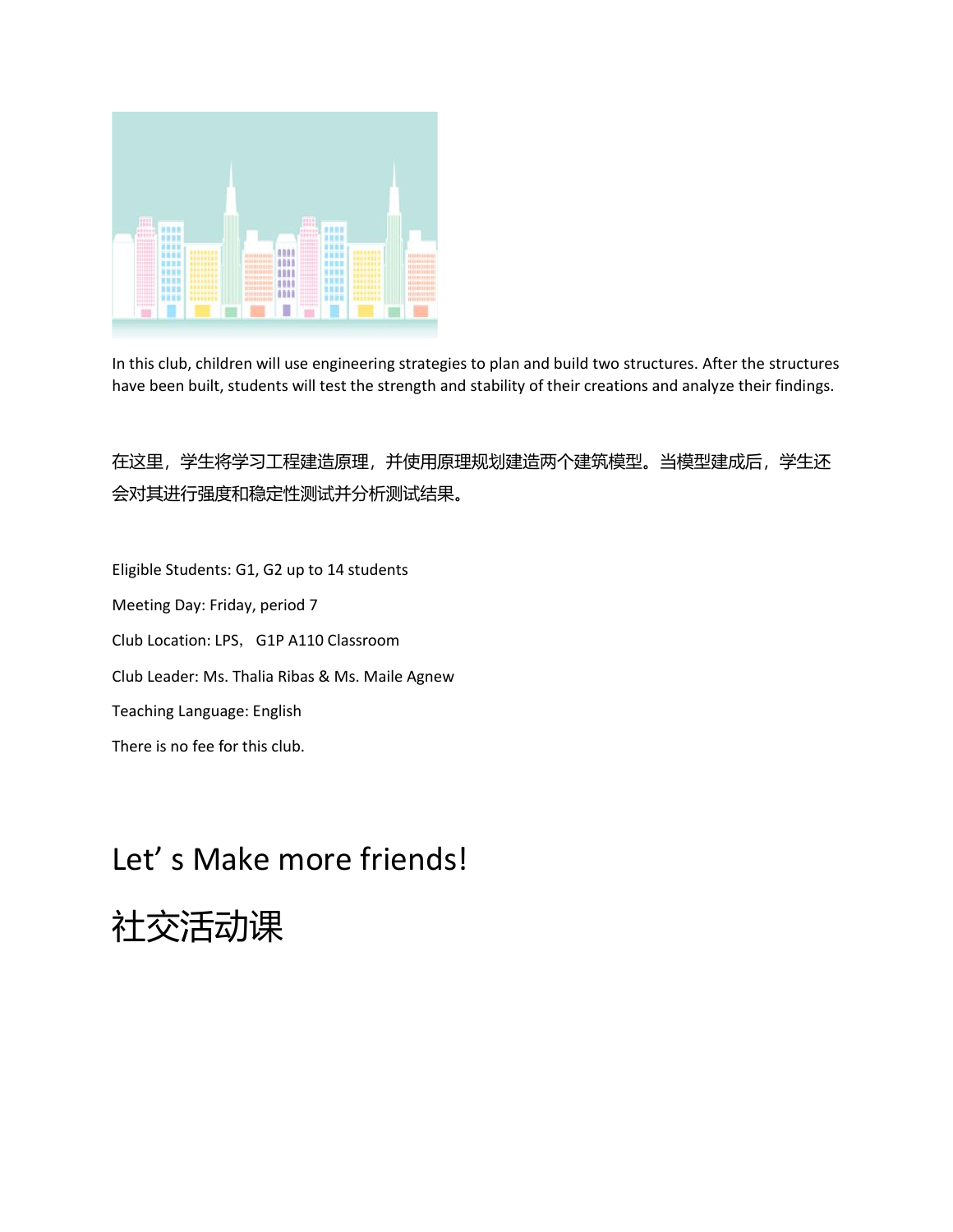

Focus on social emotional skills sharing among the kids. Creative social interactive games allow kids to practice their social skills, and to build their self-management skills.

社交活动课专注于学生之间的社交情感技能分享。利用社交互动游戏让学生实践社交技巧,并培 养他们的自我管理能力。

Eligible Students: K, G1, G2 up to 7 students Meeting Day: Friday, period 7 Club Location: LPS, A210 G2R Classroom Club Leader: Ms. Rainbow Li 李彩虹 Teaching Language: English & Chinese There is no fee for this club.

#### Zumba Kids

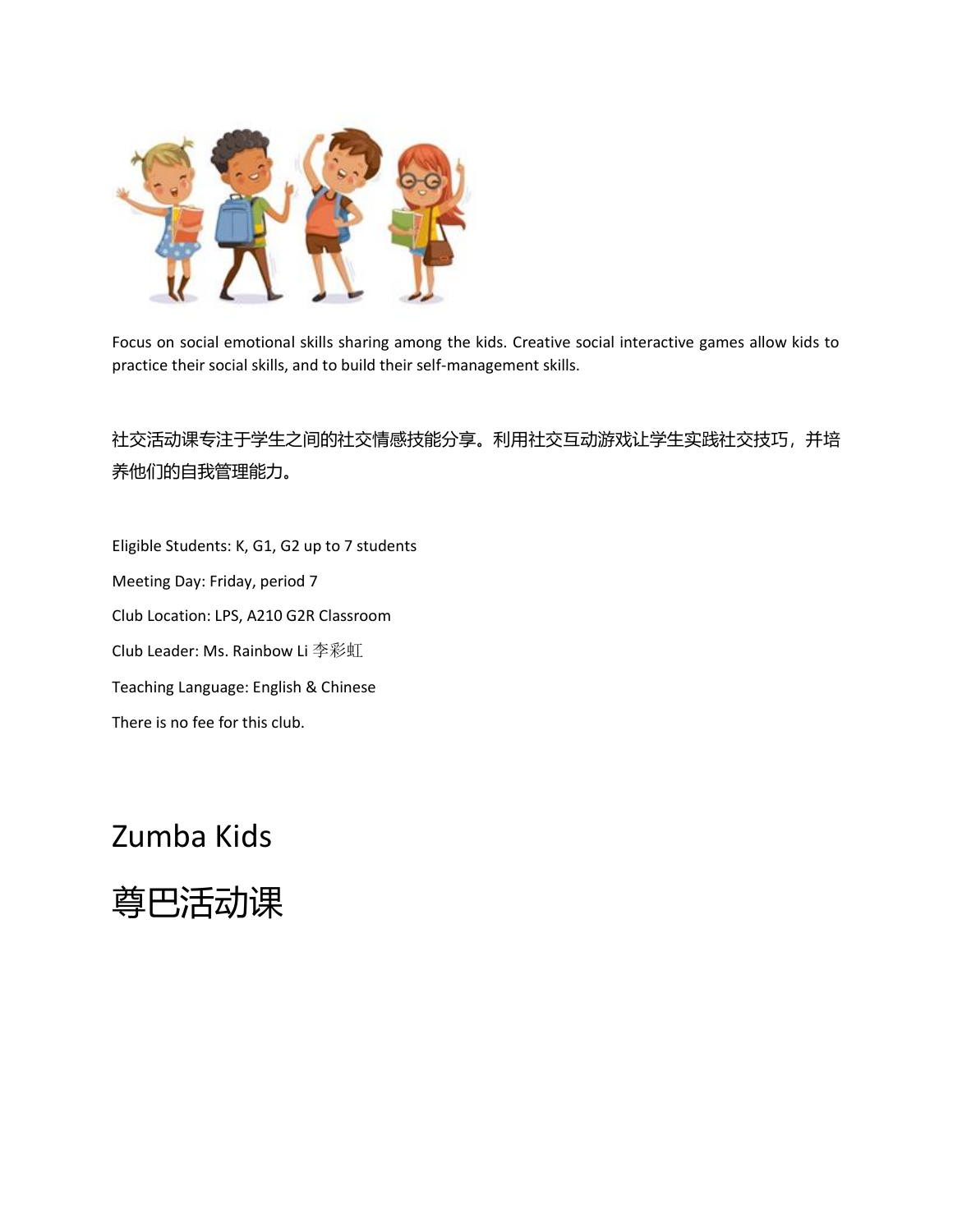

Zumba Kids Do you want to make some new friends? Join us! Do you want to do some exercise after a long week? Join us! Do you want to dance with the music that you love? Join us! Do you want to release your energy? Join us! We can't wait to see your lovely faces!!! Come on, be a member of us!!!

你想结交新的朋友吗?你想跳舞吗?你想在周五的下午释放你的能量吗?那就快来加入我们! 成 为我们其中的一员吧!!!

Eligible Students: K, G1, G2 up to 14 students Meeting Day: Friday, period 7 Club Location: LPS, G2Y A201 Classroom Club Leader: Ms. Vivi Liu 刘宜卓 & Ms. Flora Zheng 郑雨薇 Teaching Language: English & Chinese There is no fee for this club.

# H. Creativity—Mechanical gears

# 物理 DIY 活动课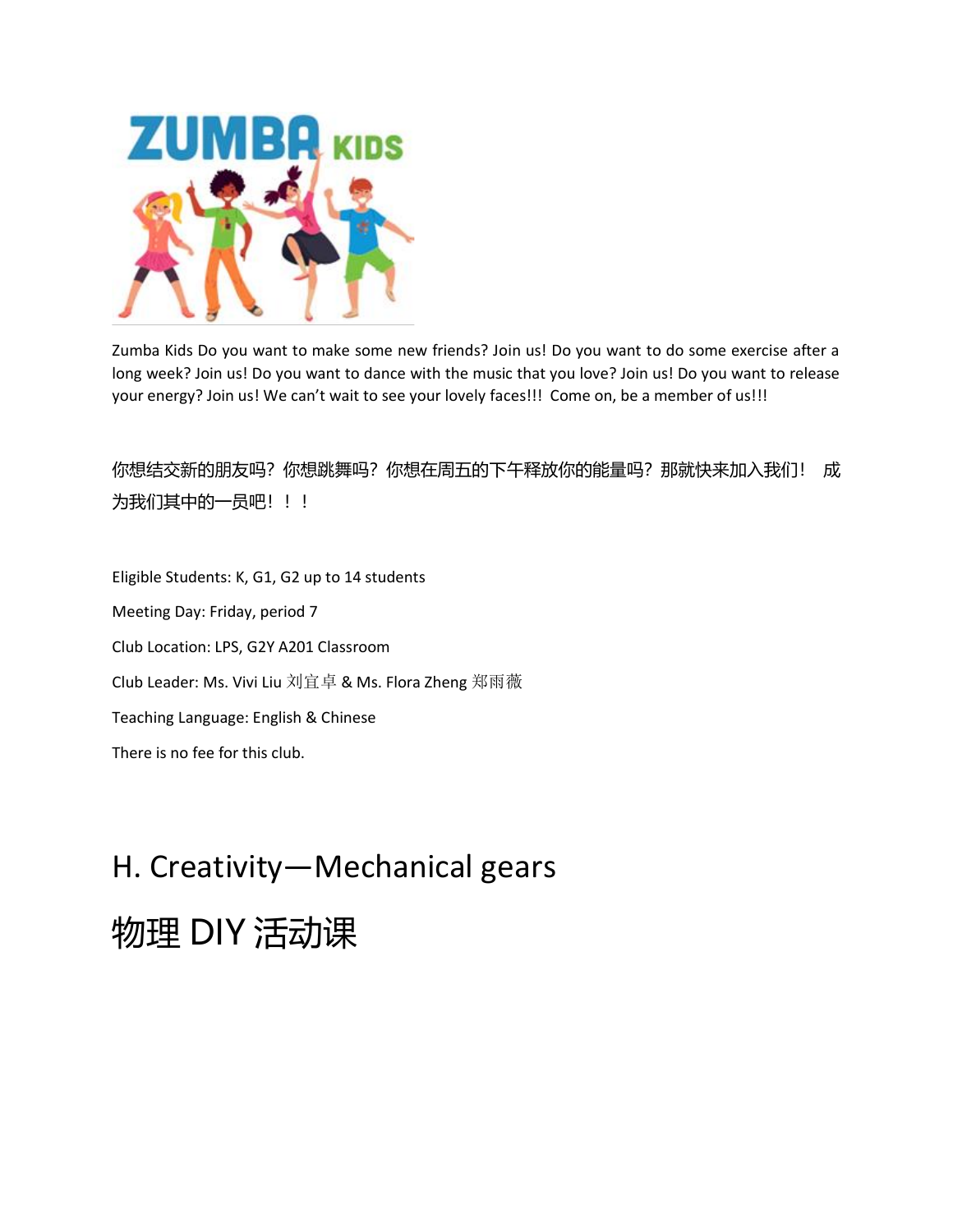

H. Creativity—Mechanical gears in the club, we will do some scientific experiments handmade, such as electrical experiment, solar optical experiment, lever principle, wind energy experiment etc. Students will learn all fields of physics. The club is integrating with educational idea of STEM. It will build kids' creativity and resilience. It also encourages kids' experimentation and teamwork.

在 DIY 物理实验课上,学生会动手制作各种科学实验,如电学实验、太阳光学实验、杠杆实验、 风能实验等, 通过实践帮助学生学习不同领域的物理知识。DIY 课堂融入了 STEM 教育理念, 通 过课堂培养学生的创造力和适应力,并在实验中培养学生的团队合作能力。

Eligible Students: G1, G2 up to 7 students Meeting Day: Friday, period 7 Club Location: LPS, Library Club Leader: Ms. Emily Cui 崔冰 Teaching Language: Chinese There is no fee for this club.

## Storytelling Club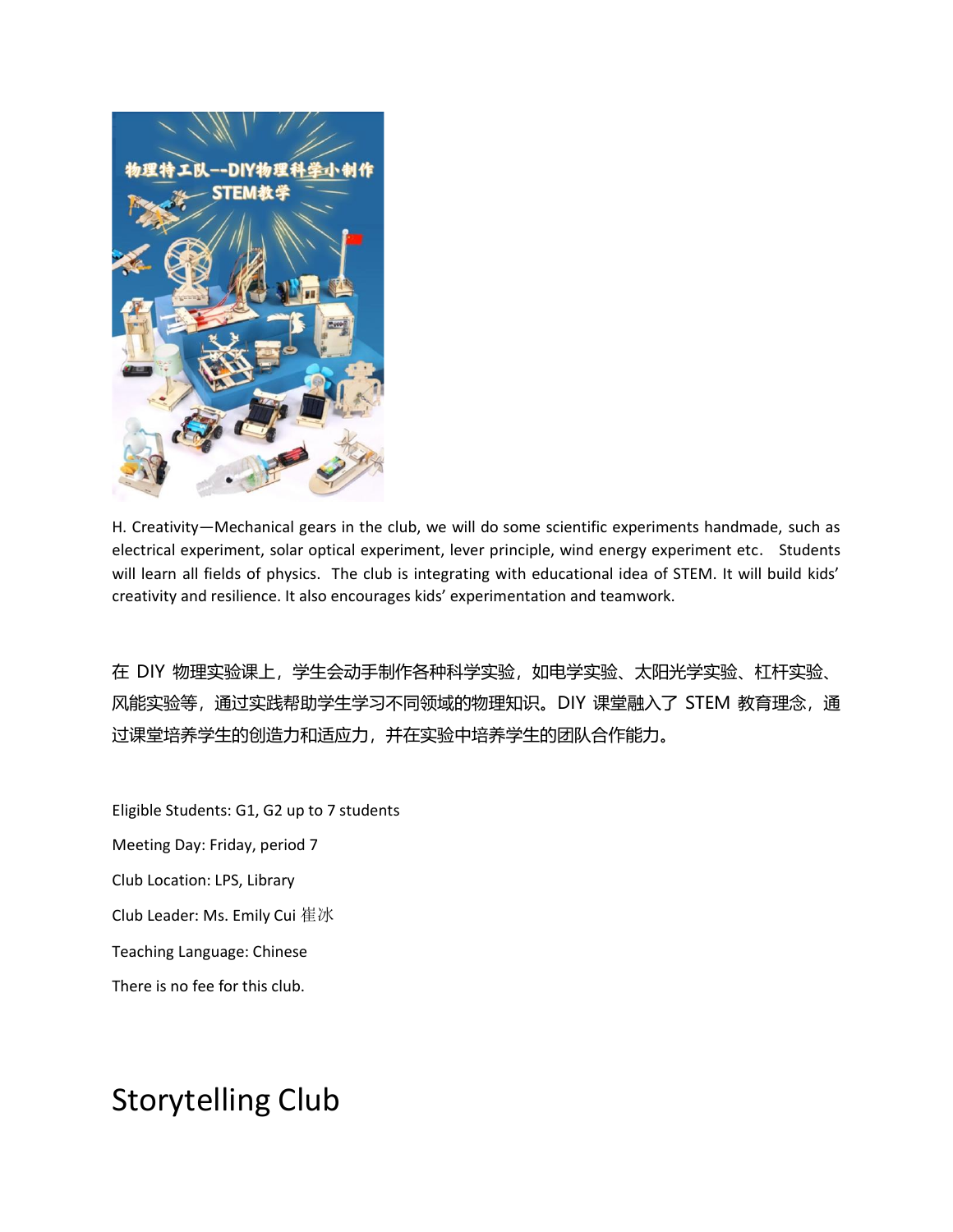故事会活动课



Do you enjoy listening to stories? In this club you will get the chances to listen to all different kinds of stories and you can also share your own stories if you want to.

你喜欢听故事吗?在这里你将有机会聆听各种各样的故事,你也可以将自己的故事分享给大家。

Eligible Students: K, G1, G2 up to 7 students Meeting Day: Friday, period 7 Club Location: LPS, 2F Main Stairs 'Left Zone Club Leader: Ms. Ellie Liu 刘培培 Teaching Language: English & Chinese There is no fee for this club.

# Chess Club

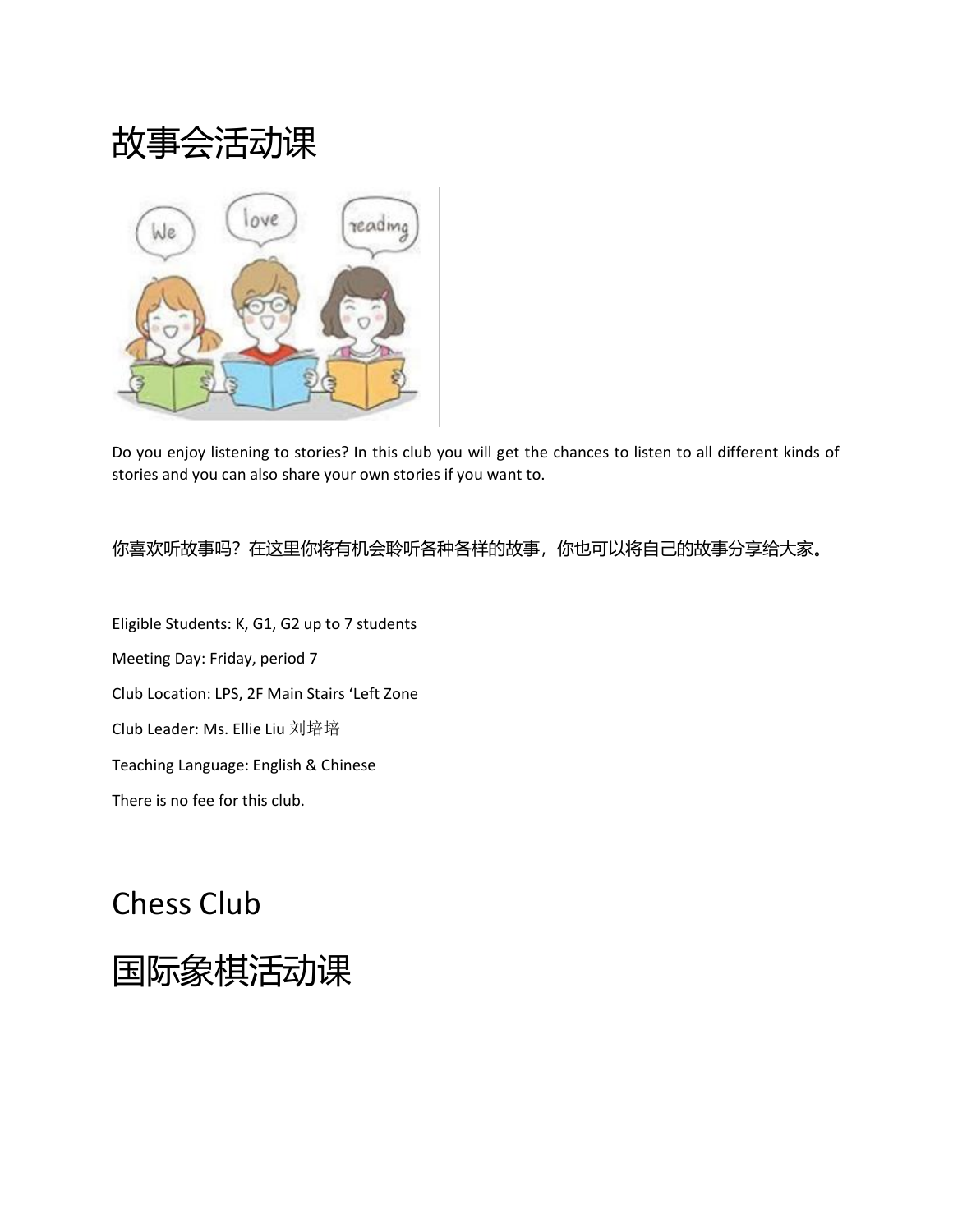

Learn how to play the famous strategy game, chess, which will enhance your strategy and planning skills

#### 在这里,我们将一起学习国际象棋。在对弈中不断提高你的逻辑思维能力。

Eligible Students: G1, G2 up to 7 students Meeting Day: Friday, period 7 Club Location: LPS, Music Room Club Leader: Mr. Gerren Vincent Teaching Language: English There is no fee for this club.

## Calligraphy Club

# 毛笔书法启蒙活动课

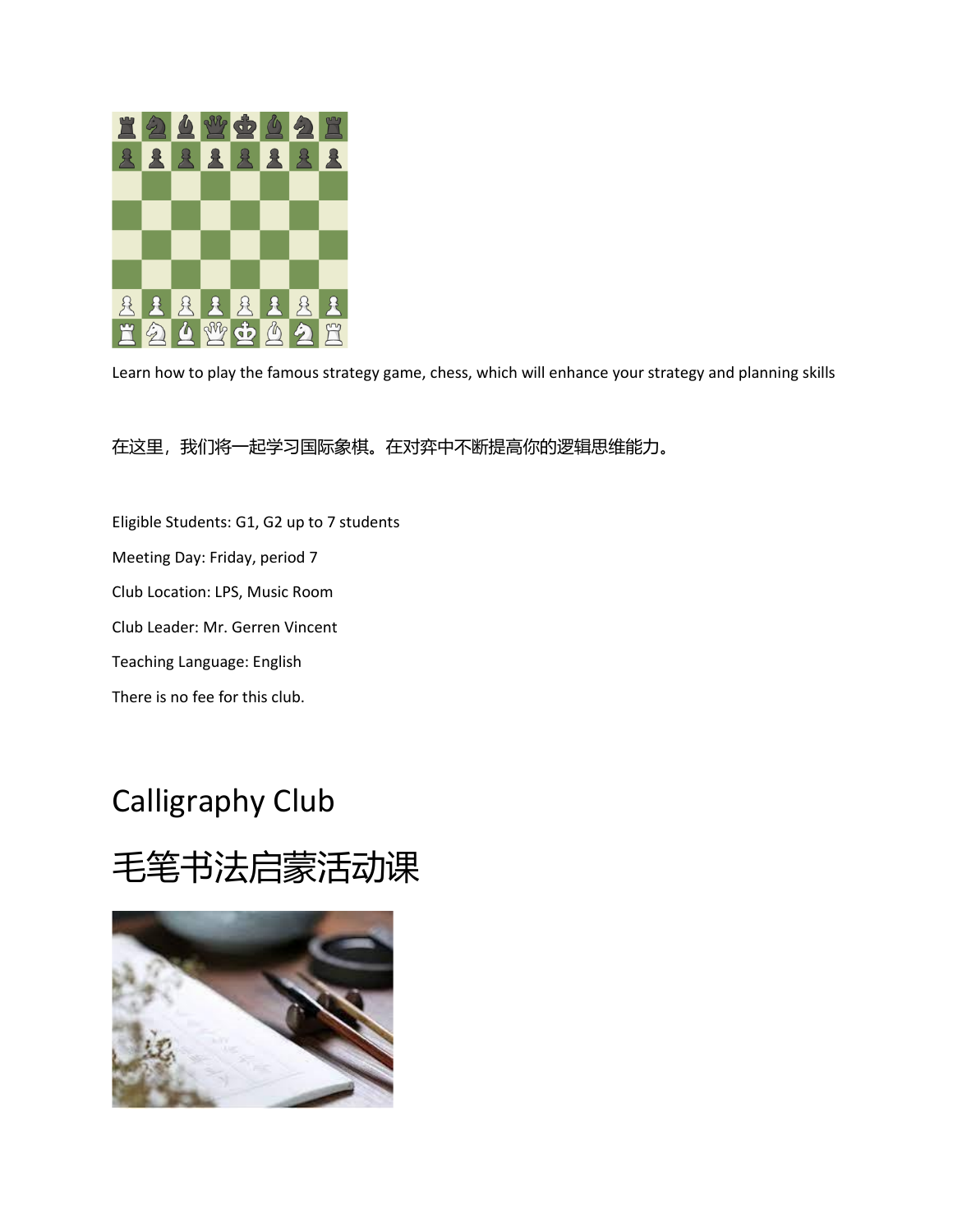In calligraphy club, students will understand the traditional culture of calligraphy in theory. In practice, students will learn to hold and carry the brush, practice strokes, draw Chinese characters, etc.

毛笔书法启蒙课,在理论上让学生了解毛笔书法传统文化。例如:文房四宝,毛笔的来历等。在 实践中学习握笔、运笔。同时使用毛笔画汉字,增加学生对书法和汉字的兴趣。

Eligible Students: G1, G2 up to 7 students Meeting Day: Friday, period 7 Club Location: LPS, Library Club Leader: Ms. Beata 王彬 Teaching Language: Chinese There is no fee for this club.

## 3D Stickers





Using 3D stickers to create creative collages to stimulate students' interest in creating new things, and help students improve their concentration, hand operation ability and thinking expansion ability.

利用3d贴画创意拼贴,激发学生创造新事物的兴趣,帮助学生提高专注力,动手能力和思维拓展 能力。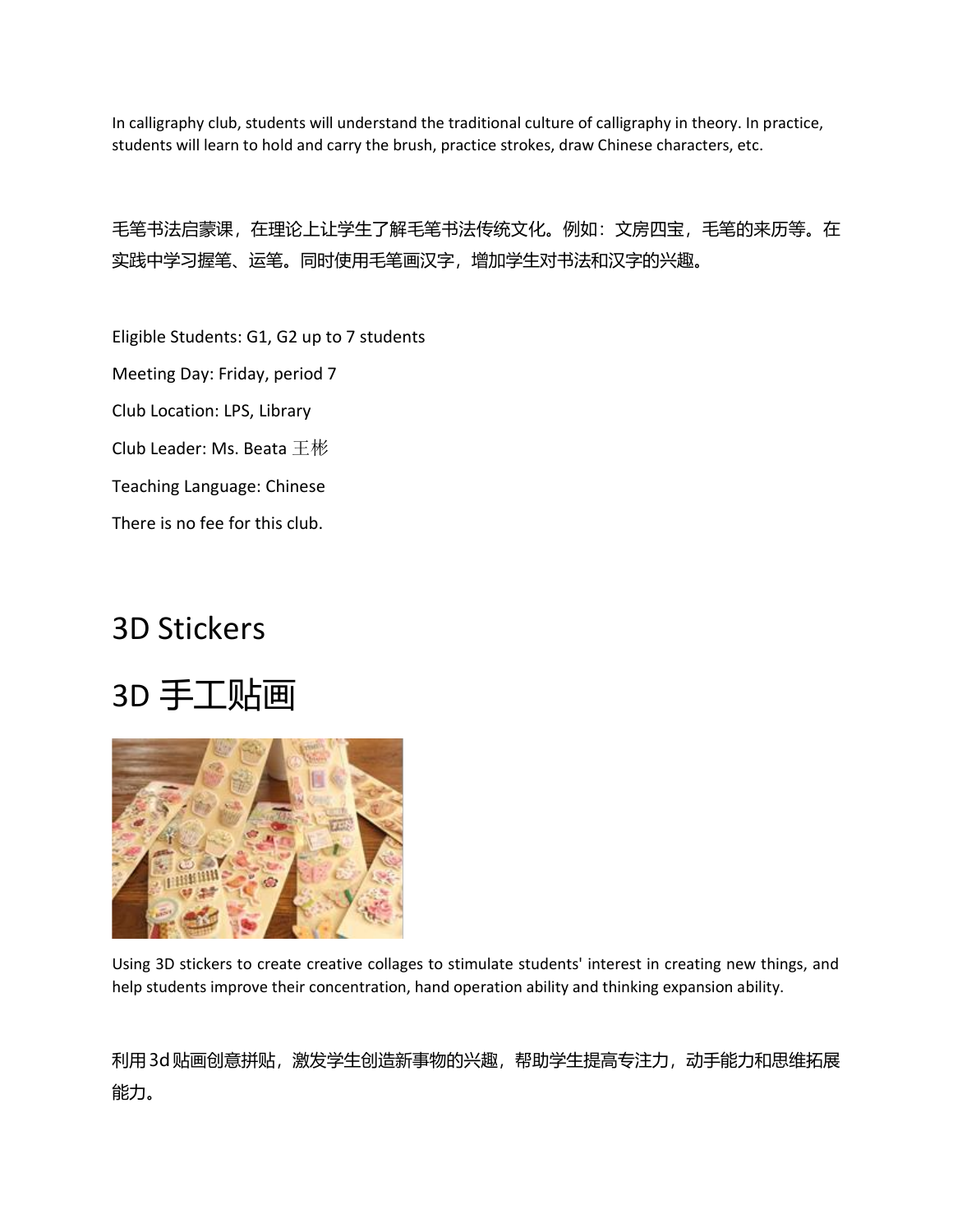Eligible Students: K, G1 up to 7 students Meeting Day: Friday, period 7 Club Location: LPS, Library Club Leader: Ms. Rose 于宪芳 Teaching Language: Chinese There is no fee for this club.

#### Puzzle & Sudoku

# 益智拼图&数独

| 3              |   |               | 5 |   | 6                       |   |   | 8 |
|----------------|---|---------------|---|---|-------------------------|---|---|---|
|                |   |               |   | 8 |                         | 5 |   |   |
|                |   | 8             |   |   | 4                       |   | 7 |   |
| $\overline{2}$ |   | $\frac{3}{5}$ |   |   |                         |   |   | 9 |
|                |   |               | 3 |   |                         |   |   |   |
| 7              |   |               |   |   | $\overline{\mathbf{c}}$ | 8 |   | 6 |
|                | 9 |               | 8 |   |                         | 4 |   |   |
|                |   | 7             |   | 4 |                         |   | 8 |   |
| 8              |   |               |   |   | 5                       |   |   | 7 |

Play puzzles, fly your imagination, and experience the fun of exploration and creativity. Enjoy Sudoku, feel the richness of mathematics and exercise your concentration.

玩转十五巧板,放飞想象力的基石,享受探索的乐趣和创作的智慧。玩转数独游戏,感受数学的 丰富内涵,锻炼专注力。

Eligible Students: K, G1, G2 up to 7 students Meeting Day: Friday, period 7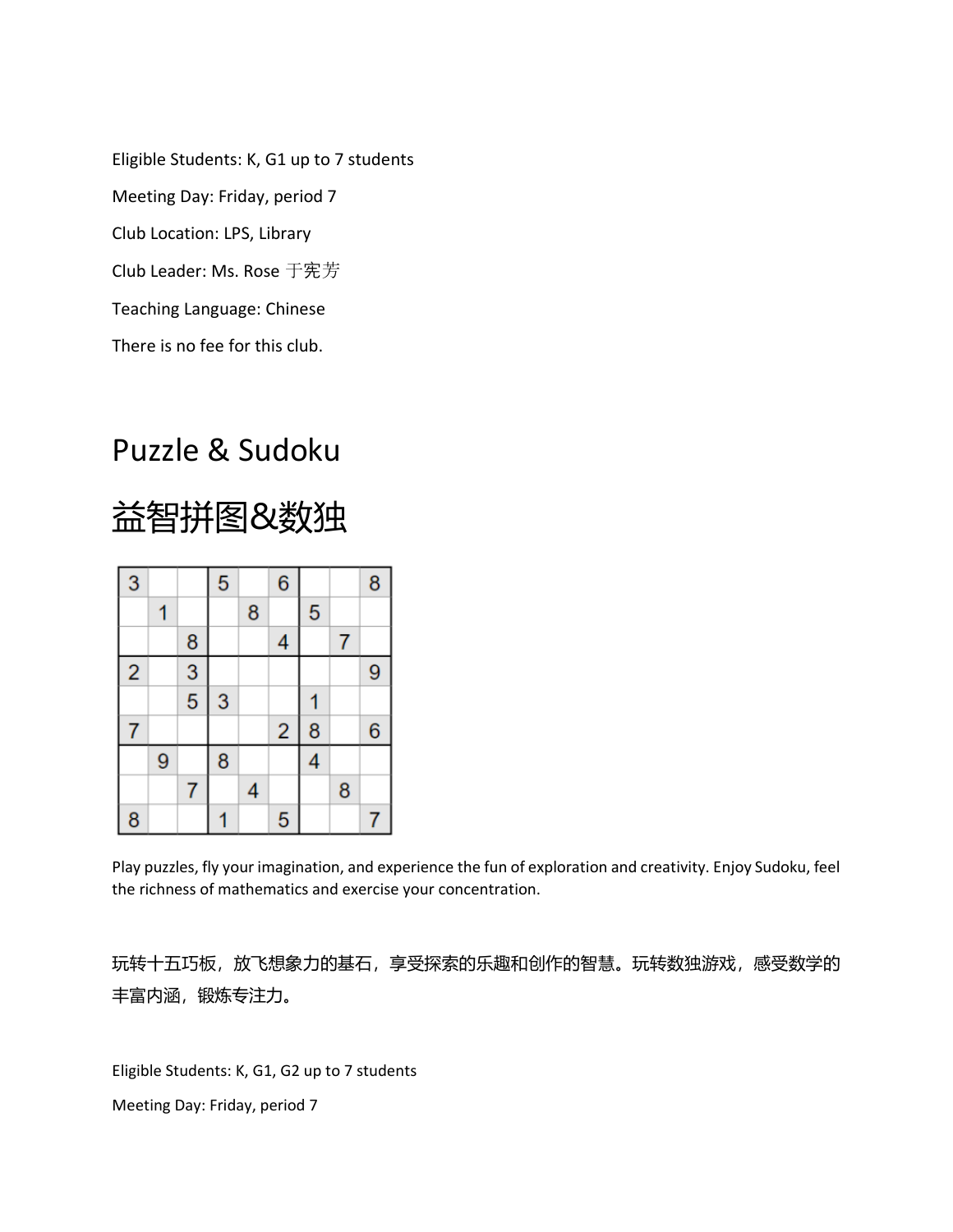Club Location: LPS, G2R A210 Classroom Club Leader: Ms. Serena Fu 伏晓晓 Teaching Language: Chinese There is no fee for this club.

### Fun Sports

# 趣味运动汇



In sports, students can restore physical strength and energy, increase physical fitness, and improve core strength; in fun games, cultivate their sentiments, maintain a healthy attitude and effectively improve students' concentration and immunity. Bring a full play to the individual's enthusiasm, creativity and initiative, thereby improving self-confidence and creativity!

课程会通过运动,帮助学生恢复精力,增强体能,提高核心力量;再通过趣味游戏,陶冶情操, 有效提高学生专注力和免疫力,保持健康的心态。充分发挥学生的积极性、创造性和主动性,从 而提高他们的自信心和创造力!

Eligible Students: G1, G2 up to 7 students

Meeting Day: Friday, period 7

Club Location: LPS, Drama Room

Club Leader: Ms. Fiona Zhao 赵晓娩

Teaching Language: Chinese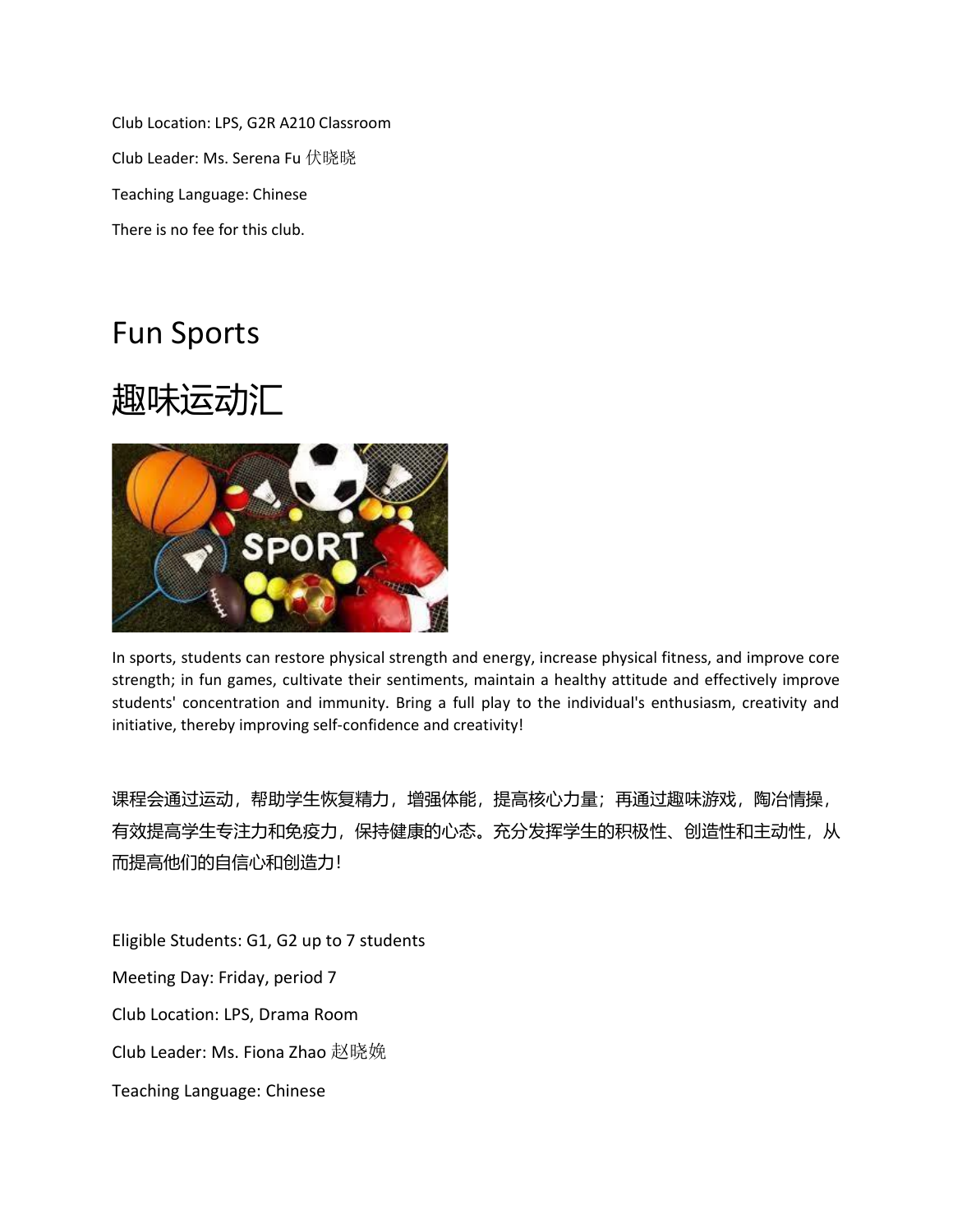There is no fee for this club.

# Mini Olympic game





We will be having a Mini Olympic Games where the learners will work on their throwing, kicking, running, jumping, and aiming skills over 9 weeks. Learners will put their skills to the test in our mini-Olympic Games challenges that are set out for them. These challenges include: basketball, long jump, 50m sprint, and javelin just to name a few. So, bring your PE clothes and let's have some FUN!!!

在迷你奥运竞赛俱乐部, 学生将在 9 周内学习基本的投掷、踢腿、跑步、跳跃和瞄准 技能, 并在 挑战赛中测试自己的学习成果。这些挑战包括:篮球、跳远、50 米短跑和 标枪等等。所以,换上 你的运动服,让我们享受运动的乐趣吧!

Eligible Students: G1, G2 up to 14 students

Meeting Day: Friday, period 7

Club Location: LPS, PE Room

Club Leader: Mr. Dwayne Brittion & Ms. May Geng 耿春梅

Teaching Language: English & Chinese

There is no fee for this club.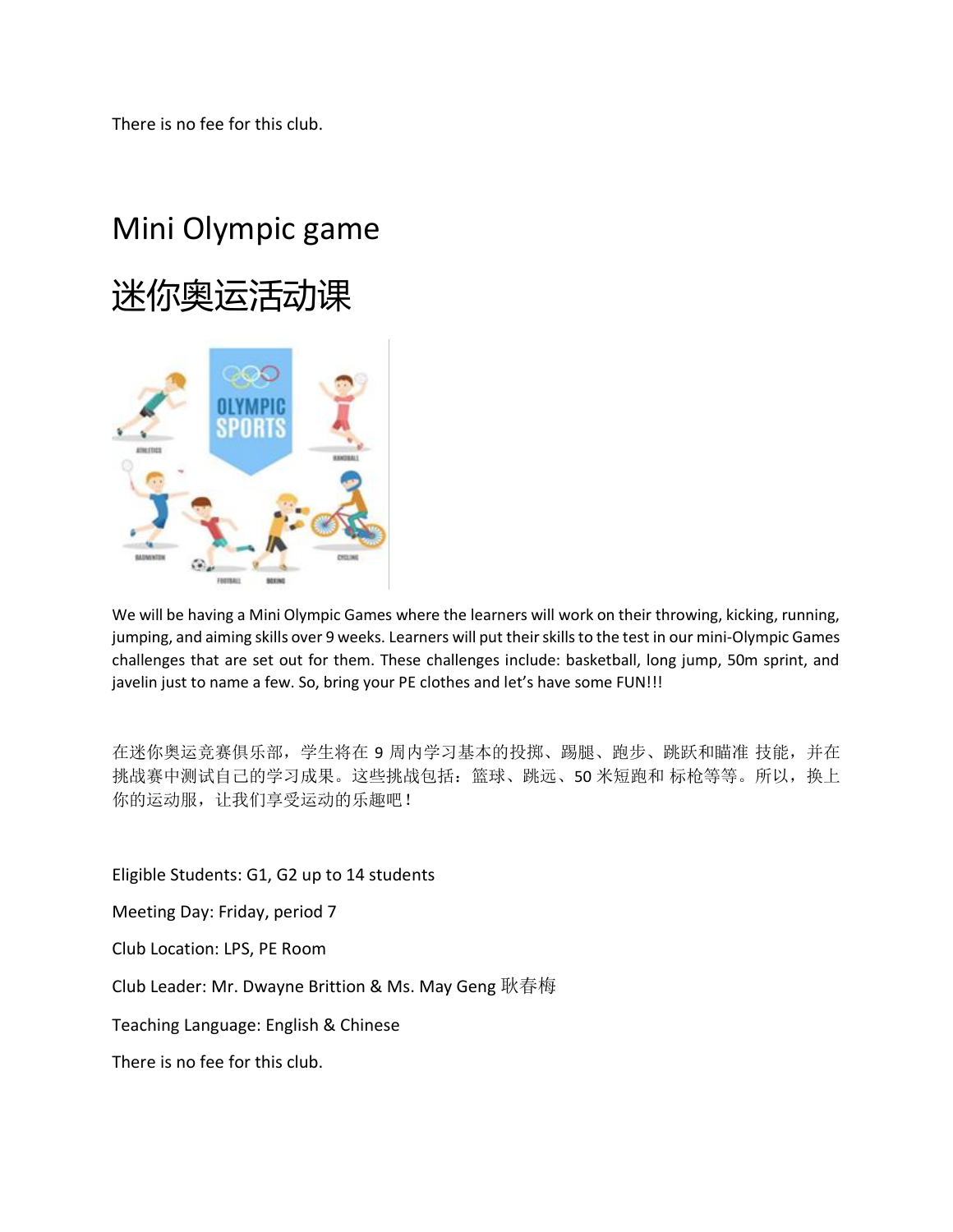# Friendship Bracelet Club

# 友谊手环活动课



Join the club to learn how to make different types of friendship bracelets and braided bracelets.

加入我们,一起学习如何制作不同类型的友谊手环和编织手环吧!

Eligible Students: K, G1, up to 14 students Meeting Day: Friday, period 7 Club Location: LPS, G1Y A204 Classroom Club Leaders: Ms. Hasnaa Yafi & Ms. Melanie Kennedy Teaching Language: English There is no fee for this club.

## Fun Reading

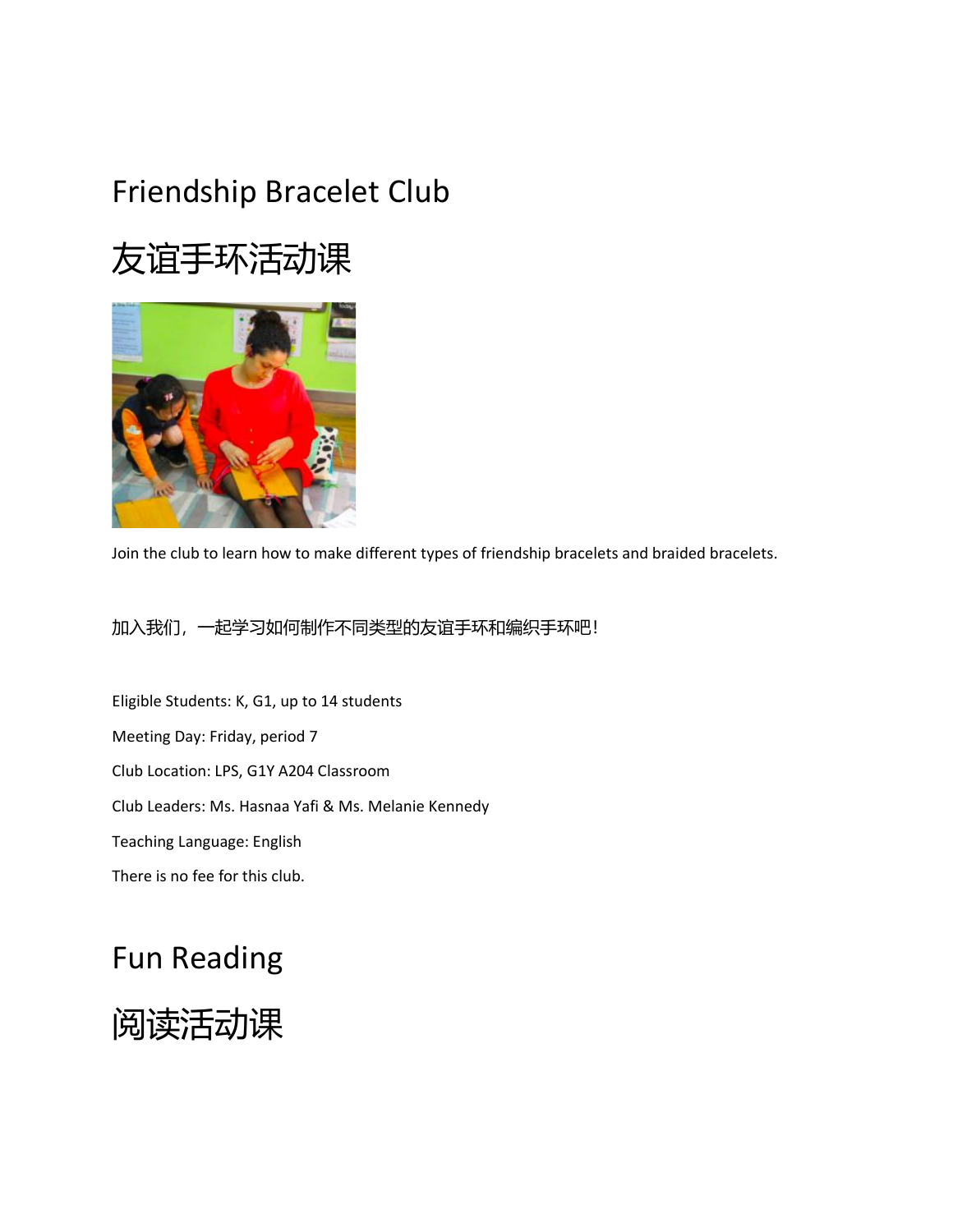

Do you like reading? Do you want to read together with friends? In this club you can bring your own favorite book and share it with others.

你喜欢阅读吗?想和好朋友一起享受读书的乐趣吗?加入阅读俱乐部,你可以带来自己最喜欢的 书,和朋友们一起分享。

Eligible Students: K, G1, up to 7 students Meeting Day: Friday, period 7 Club Location: LPS, KG A105 Classroom Club Leader: Ms. Wendy Zhang 张力婉 Teaching Language: English & Chinese There is no fee for this club.

# Mindfulness of mind

正念俱乐部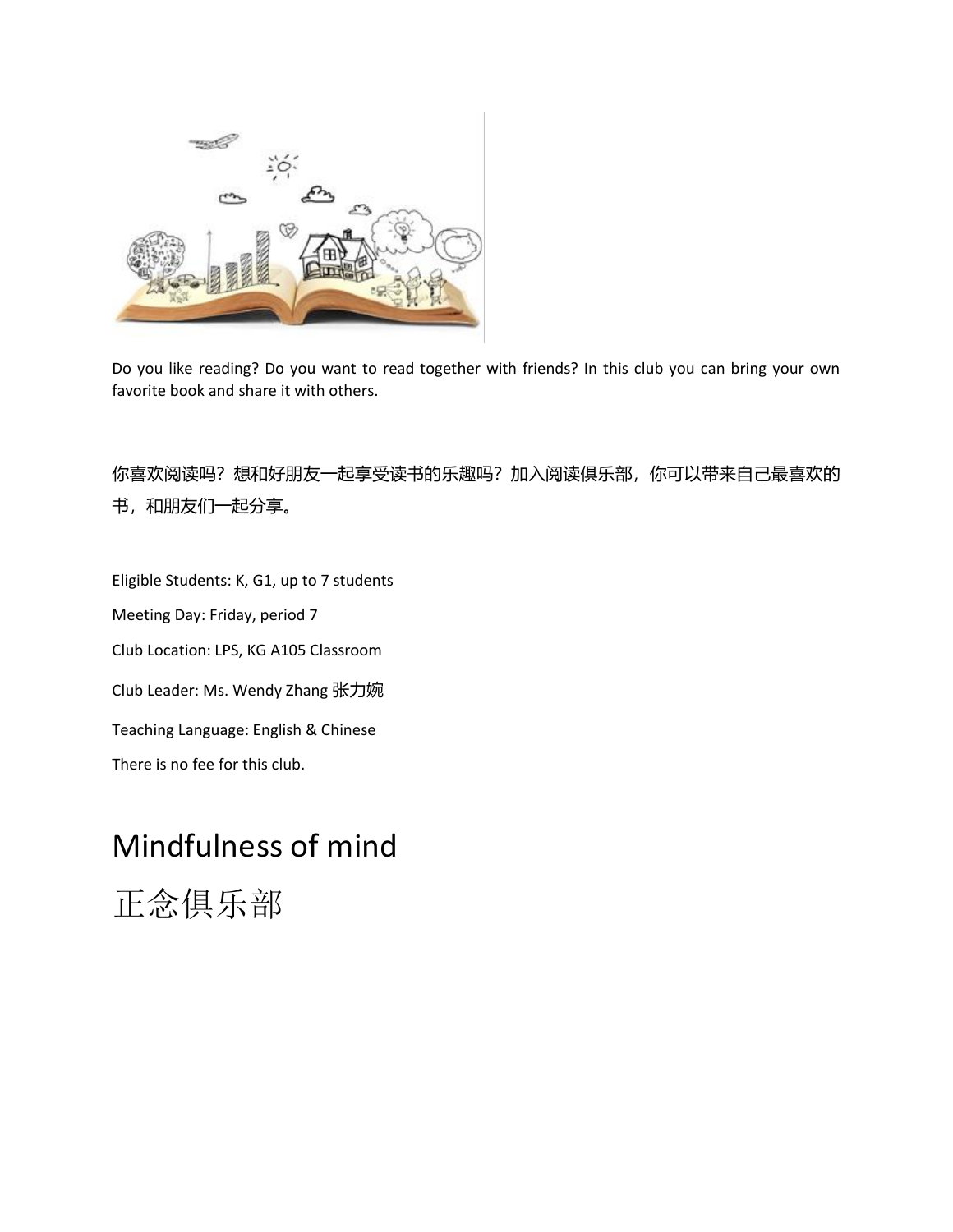

I will teach the students about health and wellness! How important diet and exercise is, and being involved in nature. Activities will involve the well-being of children (how am I special; how can I manage my emotions and behaviors). We will teach kids meditation and yoga. Why? Starting to teach mindfulness at this age helps children to use their brain as a toolkit to go through life as they develop an understanding of how to manage their own well-being! What will we be doing during club time? We will be doing art, games, quiet time, my feelings time, meditation, yoga and how to deal with anger in a positive way!

在这个俱乐部,我们将一起探讨健康的生活方式。比如,饮食和锻炼的重要性以及如何与大自然和谐共融。 课程的内容包括儿童康乐(例如:我为何是特别的?我如何管理自己的情绪和行为?)。俱乐部成员将体 验冥想和瑜伽——在这个年龄段开始接受正念思维可以帮助学生把大脑作为一个工具箱来支配并学会如何 对健康进行自我管理。在这里,我们还会探索艺术、玩儿游戏、进行静思与自我感受时间、冥想、做瑜伽 以及学习如何以积极的方式处理愤怒情绪。

Eligible Students: K, G1, G2, up to 7 students Meeting Day: Friday, period 7 Club Location: LPS, G2B A202 Classroom Club Leader: Ms. Zoe Nolan Teaching Language: English There is no fee for this club.

# Knitting Club

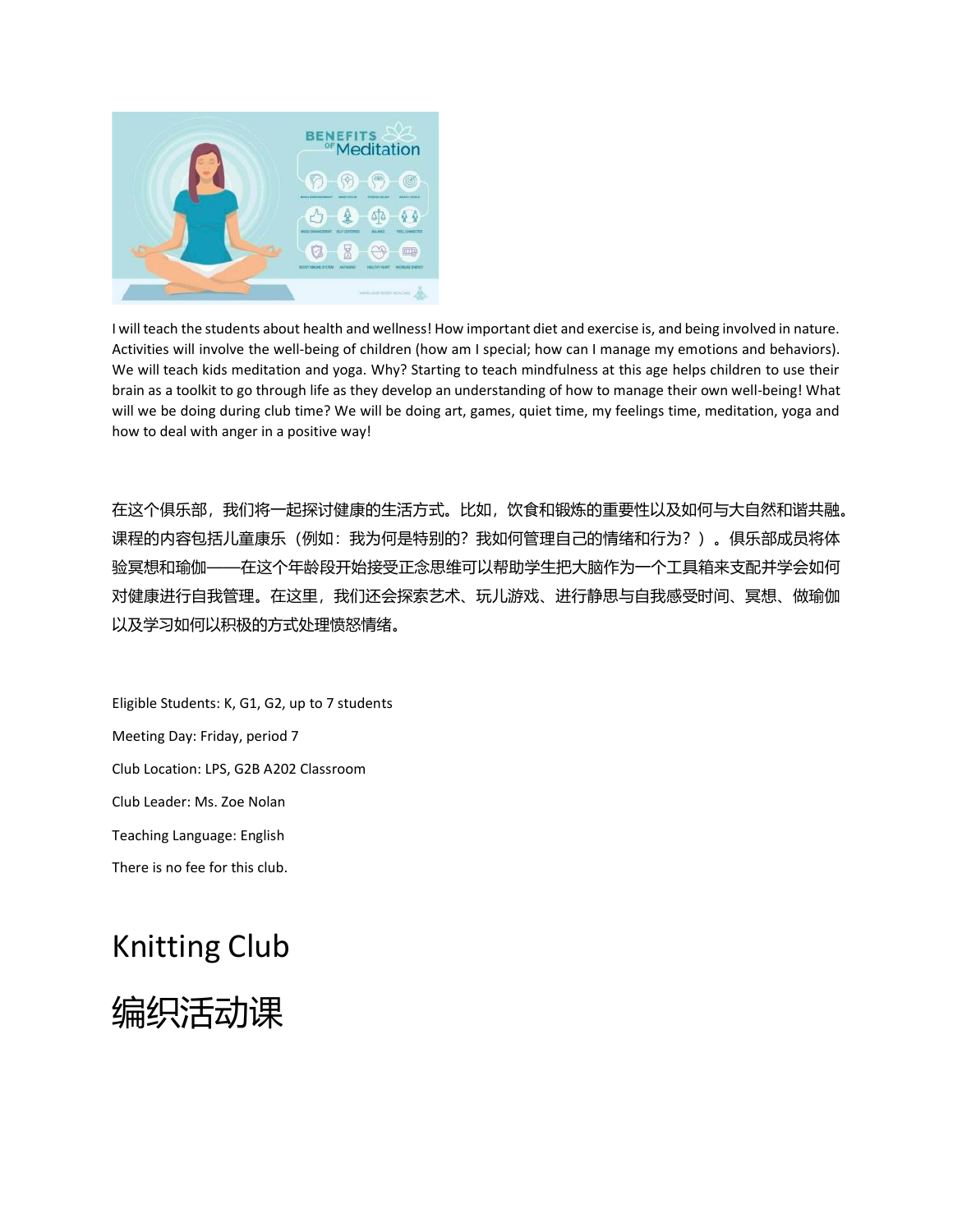

Welcome to the knitting club. This club will work with you to complete the knitting related to wool. Welcome to join us.

欢迎加入编织活动课,在这里我们将一起学习制作与毛线相关的编织物,欢迎加入我们。

Eligible Students: G1, G2 up to 7 students Meeting Day: Friday, period 7 Club Location: LPS, KR A107 Classroom Club Leader: Ms. Dai 代芸芸 Teaching Language: Chinese There is no fee for this club.

## Les Petits Loups French Club

小狼法语活动课